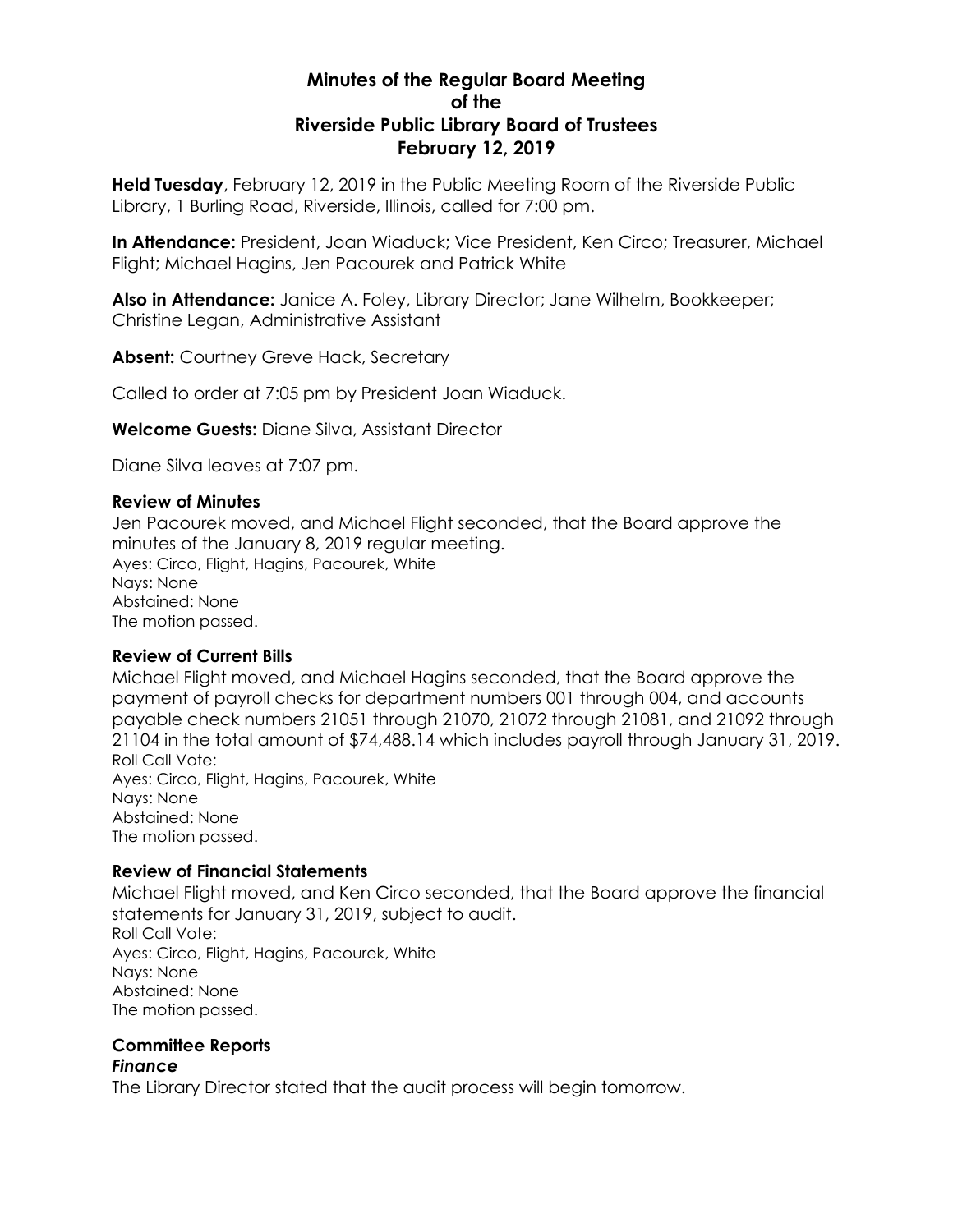## *Building & Grounds*

The Library Director stated that she has ordered a product to absorb the smell of a dead mouse near the elevator. The Library Director also stated that she emailed Greg Derry of Renaissance Roofing to address a drip by the elevator.

## *Policy & Bylaws*

Patrick White updated the Board on the meeting with CSAGSI that he attended with the Library Director to discuss the terms of their original agreement. There will be a committee meeting in March, attended by several representatives of CSAGSI and the Library, to write an acquisitions policy.

## *Technology*

Michael Hagins presented the proposed Technology Plan for 2019-2021. Michael Hagins stated that the committee has obtained two quotes for the server upgrade and will be moving forward with a probable installation date in April. The cost of the upgrade will be \$10,000.

Michael Hagins stated that ideas for a Maker's Space were discussed at the tech committee meeting, as was the possibility of subscribing to the interactive database Library Aware. The Library Director advised the Board that a \$1000 donation from a former patron could be put towards some of this new technology.

Michael Hagins stated that some computers will be replaced in CYS, and that an informational digital screen in CYS is being considered. The Library Director advised that a larger informational screen at the front desk is also being considered.

The Library Director and Michael Hagins explained that they are aware of the issues with the mobile website, and that this is a work-in-progress that will be addressed.

The Library Director explained that staff in every department will be trained to deal with any hardware issues that arise in order to assist patrons, and that Steve Kline will be making sure that the Information Services staff is kept up to date with all software technology and digital media.

The Board gave kudos to Michael Hagins and the technology committee for their excellent technology report and their hard work.

## *Special Projects—Reading Between the Wines*

The Library Director updated the Board on the revenue from the Reading Between the Wines event, which amounted to over \$15,000. The Library also received a matching donation from an anonymous donor bringing the total to more than \$30,000.

The Board agreed that the event was a huge success, and they expressed their appreciation for the invaluable contribution of Peter Boutsikakis of Riverside Foods.

The Board discussed ways to improve the event for next year, and Jen Pacourek will write up a debriefing for the RBTW committee. The Board set a date of February 1, 2020 for the 3rd annual Reading Between the Wines.

# *Special Projects—Lower Level Renovation*

Jen Pacourek moved, and Ken Circo seconded a motion, to move forward with the first phase of the Lower Level Renovation project, the Early Learners area, by reaching out